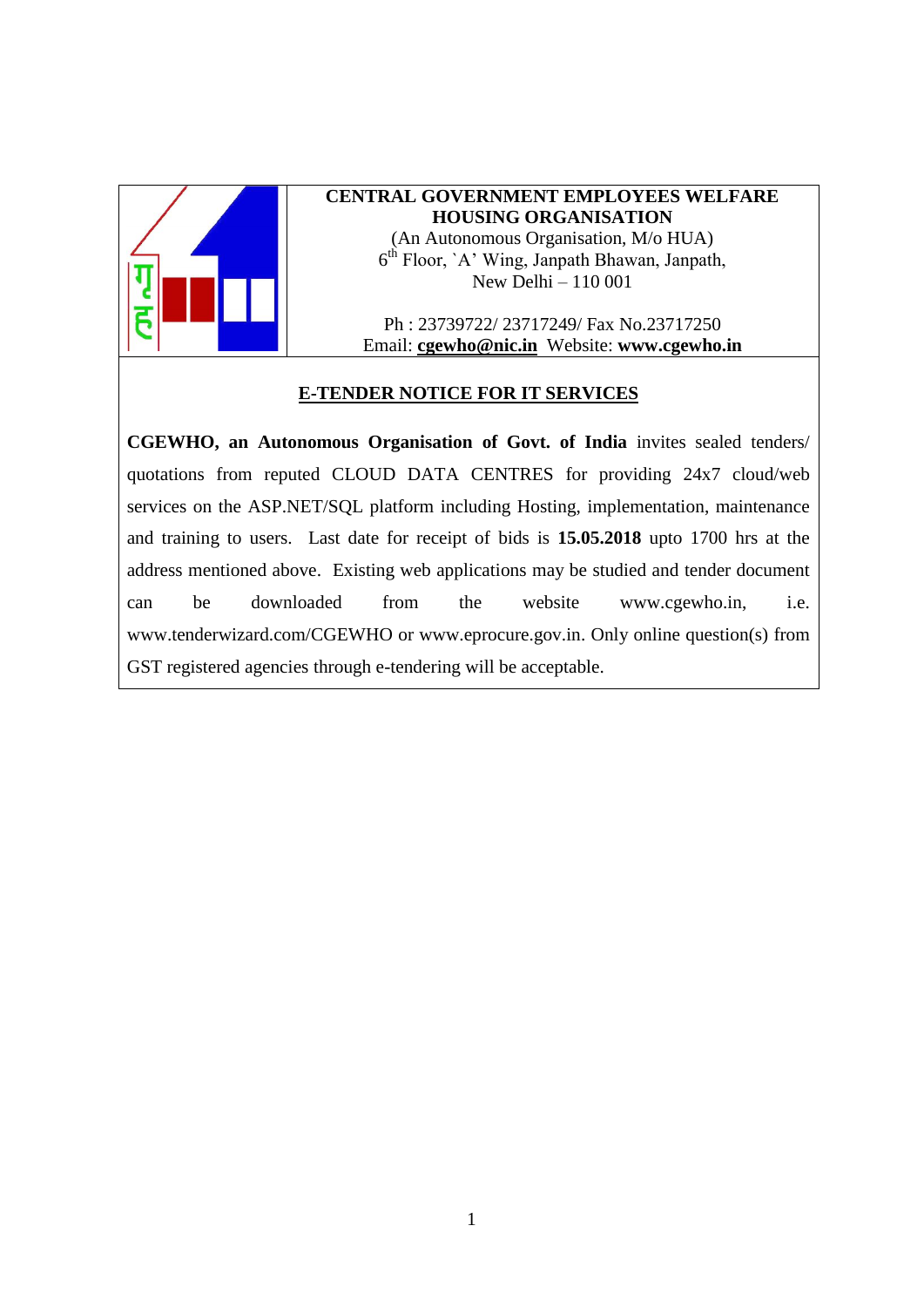# **CENTRAL GOVERNMENT EMPLOYEES WELFARE HOUSING ORGANISATION**

### NOTICE INVITING TENDER (NIT) DOCUMENT CONTAINING DETAILED INFORMATION AND TERMS & CONDITIONS FOR PROVIDING 24x7 CLOUD/WEB SERVICES BY THE REPUTED CLOUD DATA CENTRES

Central Government Employees Welfare Housing Organisation (CGEWHO), an Autonomous Organisation, under Ministry of Housing & Urban Affairs, Govt. of India invites sealed quotations/tender from GST registered, well-established and reputed agencies providing services for 24x7 Cloud/Web services to reupdated organisations .

- 2. Interested Firms/ Agencies can download tender document containing detailed information and terms & conditions & fillup Annexture I (Technical Bid) & Annexture II (Financial Bid)
- 3. Minimum pre-qualifying criteria for selection of the agency for Cloud Data Centre is furnished below:

a. The total consolidated turnover for the last 3 years i.e. (01/04/2014 to 31/03/2017) should

- be more than 20.00 Crores. b. Total experience in providing similar service at least 03 years in Pvt./02 years in Govt.
- 4. Minimum Requirements for the CGEWHO:-
	- 1. 32 GB RAM
	- 2. 1 TB storage
	- 3. 4 CORE Processor
	- 4. 10 GB Band-width
	- 5. Windows 2008 / 2012 plus management Apps.
	- 6. SQL Server 2012 / 2014 unlimited database plus management Apps.
	- 7. 50 Email ID With 2 GB Limit each
	- 8. 1 email id with 20GB limit
	- 9. Parallel / Plesk control panel (easy to use & feature-rich)
	- 10. 5 dedicated IP
	- 11. Root Access
	- 12. Support for 24x7
	- 13. Servers break-down support
	- 14. Security Threats support
	- 15. Backup & Restore support
	- 16. Web Space Issue support
	- 17. Database break-down support
	- 18. 18. 24x7 Security Monitoring and DDoS protection.
	- 19. Virus / Malware protection
	- 20. Scheduled site backup / restore
	- 21. Scheduled database backup / restore
	- 22. SSL certificate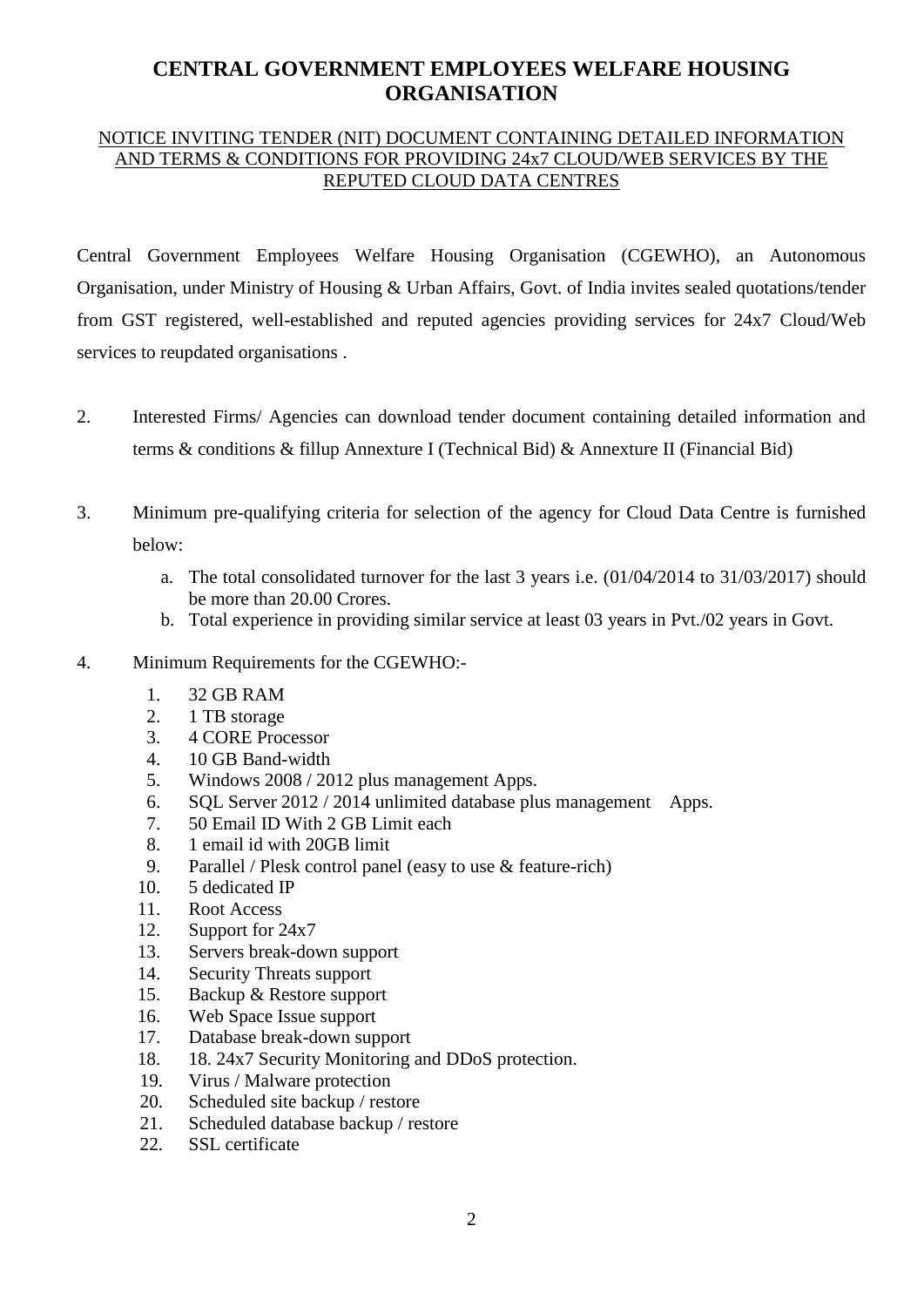#### **The schedule of receipt of Quotations is as under** :-

| Last Date and Time for receipt of<br><b>Online Bids/ Quotations</b> | $\sim 1000$ | 15.05.2018 $(1700 \text{ hrs})$ |
|---------------------------------------------------------------------|-------------|---------------------------------|
| <b>Opening of Technical Bids</b>                                    |             | 15.05.2018 $(1725 \text{ hrs})$ |

- 5. Quotations received after the stipulated date & time and incomplete quotations, will be rejected. The Quotations will be opened on the date and time mentioned above, for which, no separate notification/ invitation shall be given.
- 6. Financial Bids of prequalified firms shall only be opened as per the schedule to be intimated after prequalification via email/post.
- 7. The detailed information and terms & conditions of Tender for Cloud Data Center in mentioned in Annexure III.
- 8. The e-Tendering instructions to bidders are mentioned in Annexure IV for the information of prospective bidders.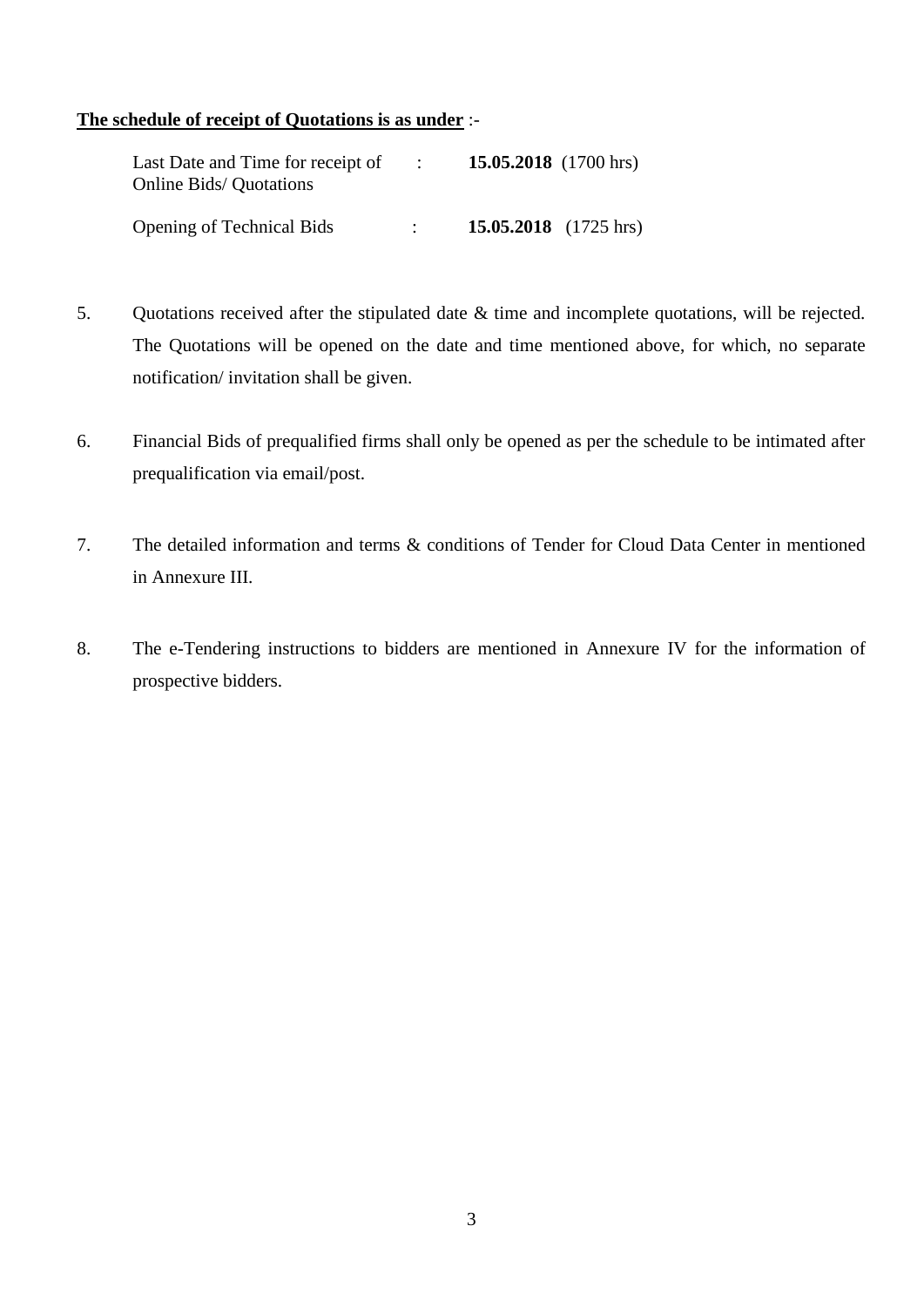NIT/TENDER FOR PROVIDING 24X7 CLOUD/WEB SERVICES BY CLOUD DATA CENTRES

## PROFORMA FOR TECHNICAL BID

# **"Annexure-I"**

| Sno.                    | <b>Particulars</b><br>(Note: Attach P&L Statement for turnover worth 20 Crs and copy of<br><b>Government Work Orders worth 20 Lacs)</b> | <b>Details/Values</b> |
|-------------------------|-----------------------------------------------------------------------------------------------------------------------------------------|-----------------------|
| $\mathbf{1}$            | Name of the Firm                                                                                                                        |                       |
| $\overline{2}$          | <b>Address/Email id/Telephone Number of Firm</b>                                                                                        |                       |
| $\overline{3}$          | NAME & ADDRESS of THE DIRECTORS/MANAGING<br><b>PARTNERS</b>                                                                             |                       |
| $\overline{\mathbf{4}}$ | <b>COMPANY/FIRM REGISTRATION DETAILS</b>                                                                                                |                       |
| 5                       | <b>DETAILS OF GST/PAN</b>                                                                                                               |                       |
| 6                       | Name of city from where operating                                                                                                       |                       |
| $\overline{7}$          | Turnover as on 31-03-2015 Rs.                                                                                                           |                       |
|                         | Turnover as on 31-03-2016Rs.                                                                                                            |                       |
|                         | Turnover as on 31-03-2017Rs.                                                                                                            | total turnover        |
| 8                       | Number of clients & details of similar works in<br>hand/completed.                                                                      |                       |
| 9                       | <b>Details of Technical Manpower on Rolls of Firm</b>                                                                                   |                       |
| 10                      | Detail of Technical Staff proposed to be deployed for our<br>work.                                                                      |                       |
| 11                      | Details of IT infrastructure processed by firm providing<br><b>Cloud/web Services</b>                                                   |                       |

Encl:<br>
Signature of the Authorized Person<br>
Date<br>
Seal of the Firm Seal of the Firm Place: Name: Name: Name: Name: Name: Name: Name: Name: Name: Name: Name: Name: Name: Name: Name: Name: Name: Name: Name: Name: Name: Name: Name: Name: Name: Name: Name: Name: Name: Name: Name: Name: Name: Name: Name: Name: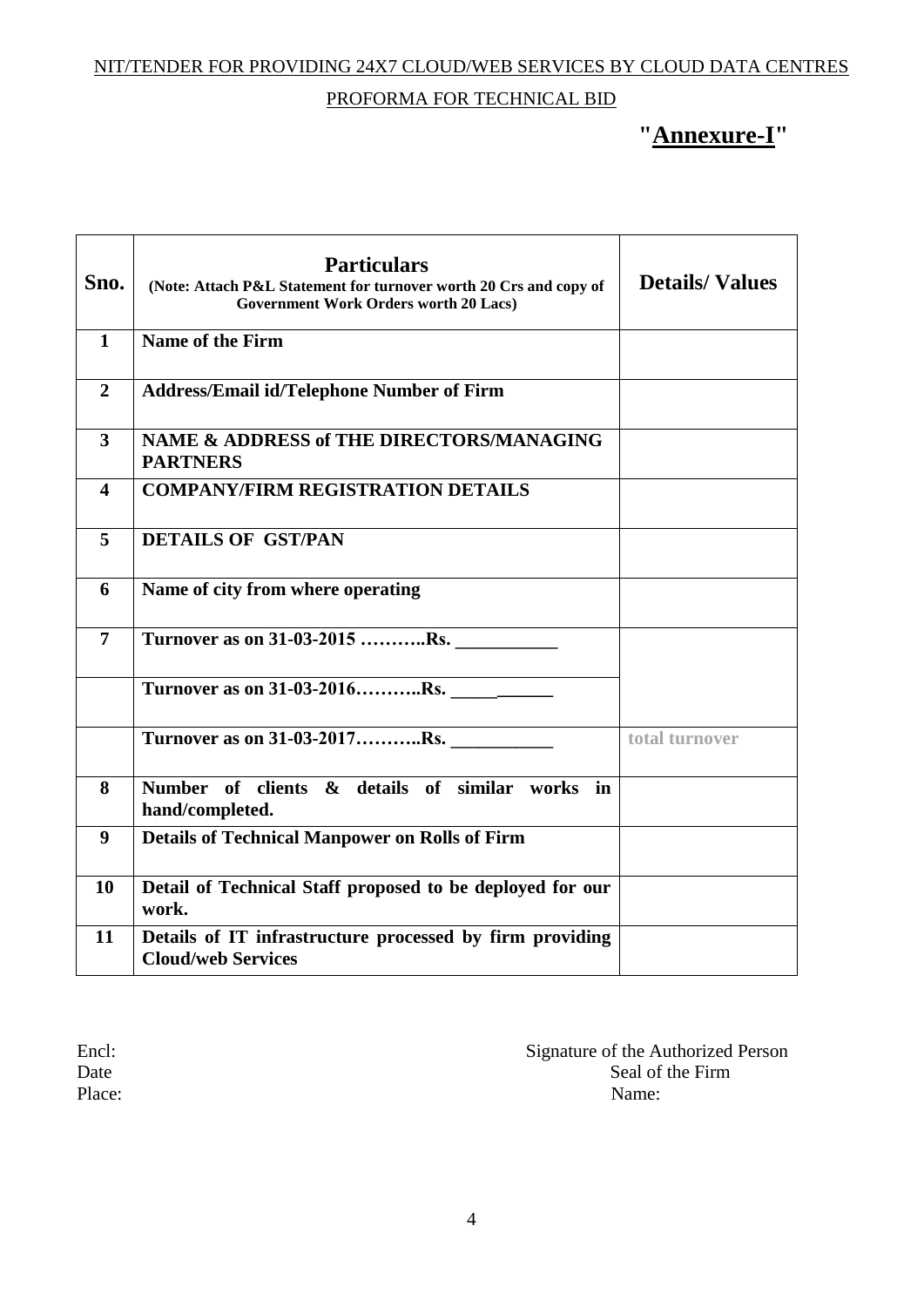### NIT/TENDER FOR PROVIDING 24X7 CLOUD/WEB SERVICES BY CLOUD DATA CENTRES

## "**Annexure – II"**

### PROFORMA OF FINANCIAL BID

Name of Firm: Addres:

|                                                                            | <b>Requirements</b>                                                |  |  |  |
|----------------------------------------------------------------------------|--------------------------------------------------------------------|--|--|--|
| 1.                                                                         | 32 GB RAM                                                          |  |  |  |
| 2.                                                                         | 1 TB storage                                                       |  |  |  |
| 3.                                                                         | <b>4 CORE Processor</b>                                            |  |  |  |
| 4.                                                                         | 10 GB Band-width                                                   |  |  |  |
| 5.                                                                         | Windows 2008 / 2012 plus management Apps.                          |  |  |  |
| 6.                                                                         | SQL Server 2012 / 2014 unlimited database plus management<br>Apps. |  |  |  |
| 7.                                                                         | 50 Email ID With 2 GB Limit each                                   |  |  |  |
| 8.                                                                         | 1 email id with 20GB limit                                         |  |  |  |
| 9.                                                                         | Parallel / Plesk control panel (easy to use $&$ feature-rich)      |  |  |  |
| 10.                                                                        | 5 dedicated IP                                                     |  |  |  |
| 11.                                                                        | <b>Root Access</b>                                                 |  |  |  |
| 12.                                                                        | Support for 24x7                                                   |  |  |  |
| 13.                                                                        | Servers break-down support                                         |  |  |  |
| 14.                                                                        | <b>Security Threats support</b>                                    |  |  |  |
| 15.                                                                        | Backup & Restore support                                           |  |  |  |
| 16.                                                                        | Web Space Issue support                                            |  |  |  |
| 17.                                                                        | Database break-down support                                        |  |  |  |
| 18.                                                                        | 18. 24x7 Security Monitoring and DDoS protection.                  |  |  |  |
| 19.                                                                        | Virus / Malware protection                                         |  |  |  |
| 20.                                                                        | Scheduled site backup / restore                                    |  |  |  |
| 21.                                                                        | Scheduled database backup / restore                                |  |  |  |
| 22.                                                                        | SSL certificate                                                    |  |  |  |
|                                                                            | <b>Financial Bid</b>                                               |  |  |  |
| Note: Please quote rates for three years contract in the following format: |                                                                    |  |  |  |
|                                                                            | 1 <sup>St</sup> year Charges                                       |  |  |  |
|                                                                            | 2 <sup>nd</sup> year Charges                                       |  |  |  |
|                                                                            |                                                                    |  |  |  |
|                                                                            | 3rd year Charges                                                   |  |  |  |
|                                                                            | Total                                                              |  |  |  |
|                                                                            | GST/Taxes                                                          |  |  |  |
|                                                                            | <b>Grand Total</b>                                                 |  |  |  |

Encl: Terms & Condition(s) duly signed Signature of the Signature of the Authorized Perse Date:<br>
Place: Authorized Person of the Firm<br>
Place: Name: Place: Name:

Seal of the Firm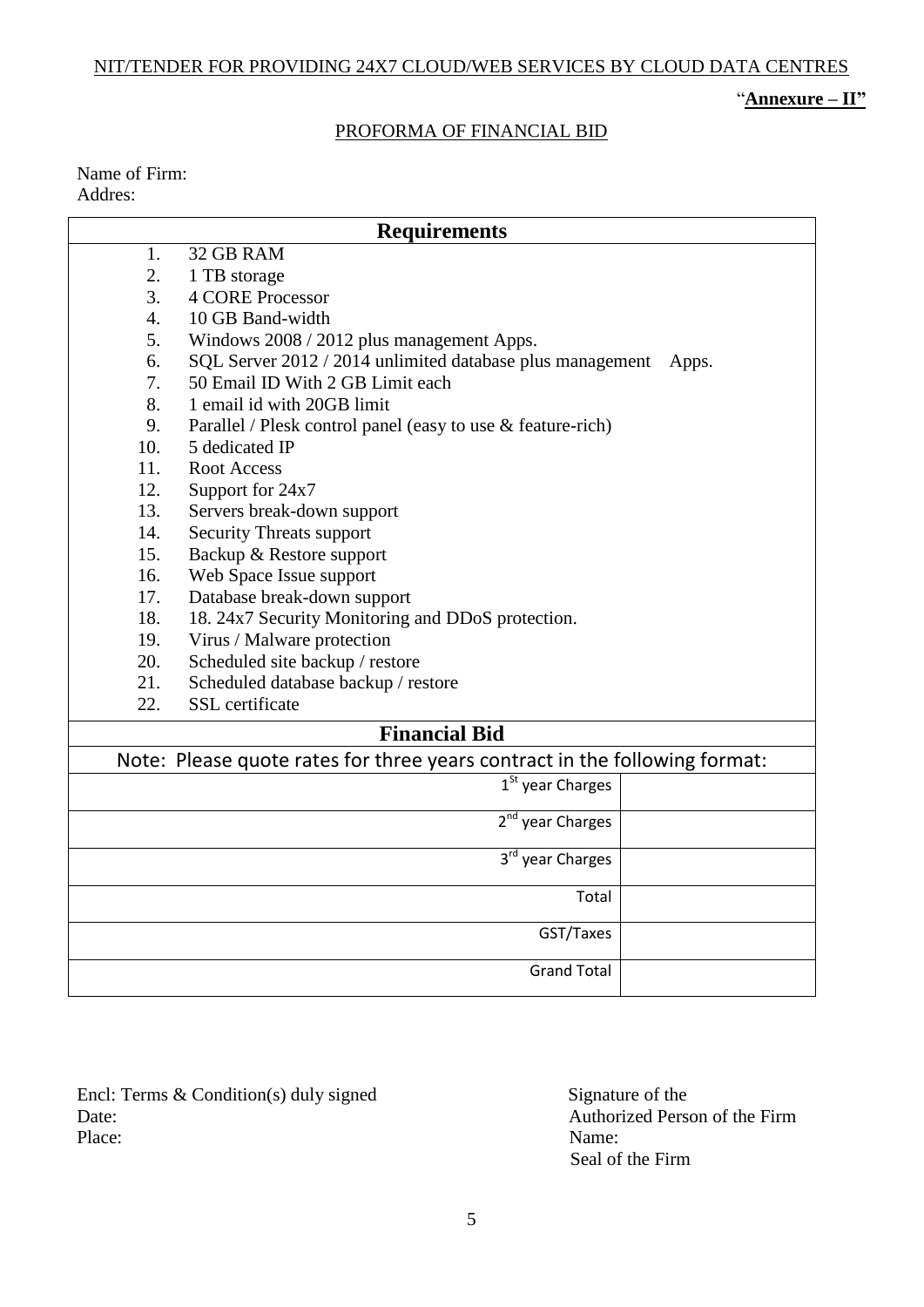### **TENDER DOCUMENT CONTAINING DETAILED INFORMATION AND TERMS & CONDITIONS FOR CLOUD/WEB DATA CENTRE**

- 1. The bid must be valid for a period of four months from the date of closing of bids. m
- 2. During the period of contract of the System of the tendering firm has to ensure security of the data, for any corruption in data, the tendering firm will be held responsible and will liable to pay damages as work out and at the role discretion of CEO, CGEWHO.
- 3. The firm has to ensure that the processing and implementation works are carried out without any disruption in the day-to-day working of the organization.
- 4. The period of the contract shall be for Thirty Six months from the date of award of the contract and the firm will ensure 24x7 hours services.
- 5. That after successful implementation, software should generate zero defect results for thirty six months on 24x7 environment.
- 6. The firms has to submit pre-qualifying technical details as per ANNEXURE-I. The firms which do not fulfill the minimum criteria shall be NOT be considered.
- 7. That the firm has to quote rates for three years as per Performa given in ANNEXURE-II. Payments will be released on yearly basis on providing successful/satisfactorily services.
- 8. The firm should ensure adequate data security and backup without any disruption in the Organisation's working.
- 9. Rates quoted by agency should be inclusive of all necessary taxes. The bill should be bearing GST number. All the bills raised by the agency must bear the GSTIN of CGEWHO. TDS as applicable shall be deducted from the bills to be raised by the agency.
- 10. If the agency fails to render any or all the services, for any period during the currency of the contract, the CGEWHO shall be at liberty to get the work done from other agencies and deduct charges incurred on this account from the amount payable to the agency or impose the damage on the firm at the role discretion of CEO, CGEWHO.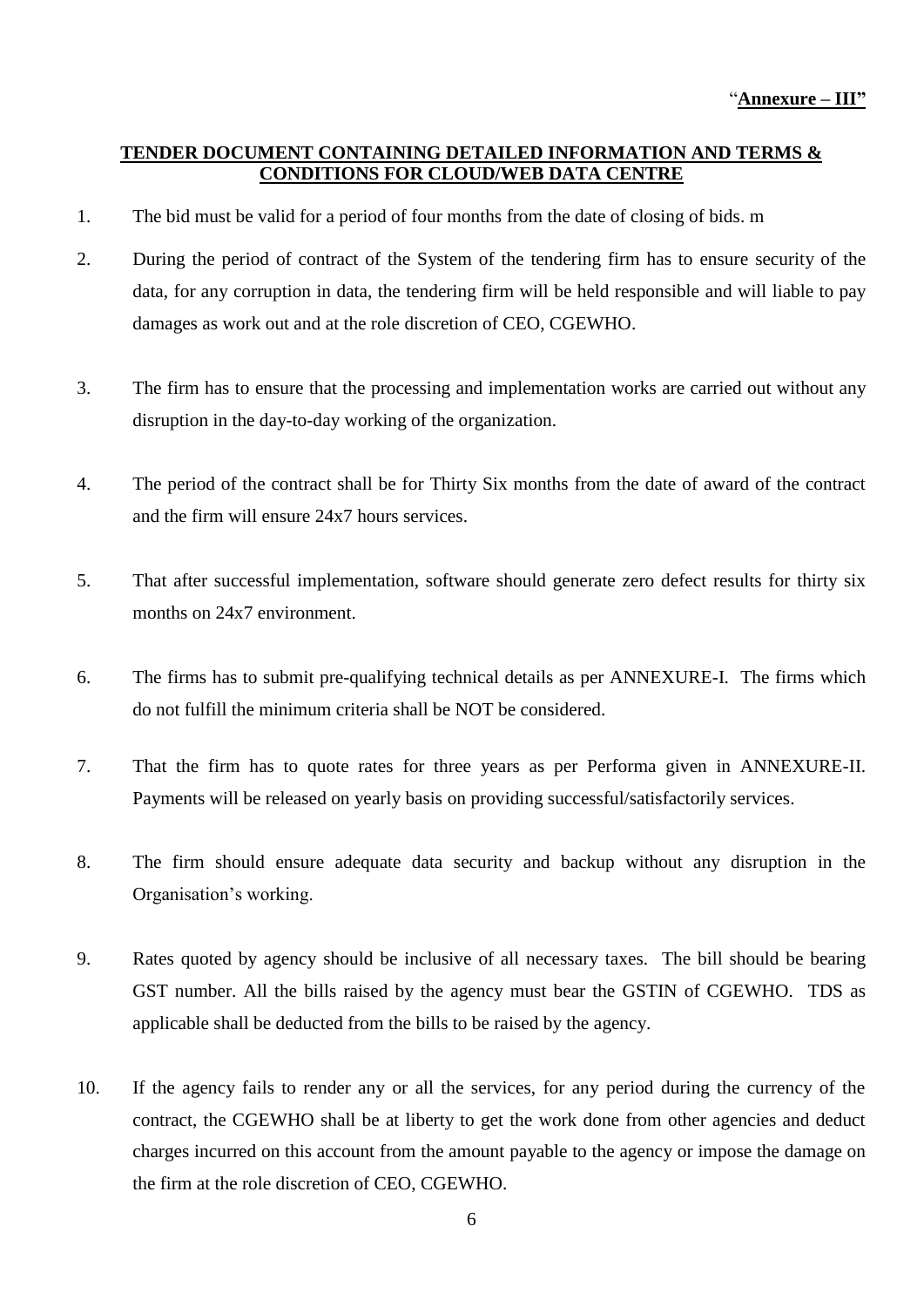- 11. If the agency fails to provide satisfactory performance, the CGEWHO shall be at liberty to terminate the contract forthwith by serving a notice of one month.
- 12. CGEWHO reserves the right to abandon or terminate the contract at any time without assigning any reason and it can stipulate any additional term and condition, if required, at any time during the currency of the contract at the role discretion CEO, CGEWHO.
- 13. The tendering firm will comply with all data security, back up and confidentiality regulations in vogue or any other instructions of CGEWHO in this regard. Any breach of this condition will render the entire contract as null and void apart from compensation to CGEWHO for damages (if any), apart from fine/penalty/recovery as imposed by the CGEWHO.
- 14. The technical bid will be evaluated on the basis of the technical soundness and their after the price bids of prequalified agencies shall be opened. Financial bid shall contain price bid only and no other document shall be enclosed with financial bid.
- 15. CGEWHO reserves the right to accept or reject any Tender / Quotation in full or in part in case of incomplete quotations and also without assigning any reason thereof. In case of any dispute, decision of the CEO, CGEWHO will be final and binding on both the parties.
- 16. The owner/partner/authorized person or manager of the agency should be available on his own direct telephone (office as well as residence) and also on mobile phone for assistance in relation to contract work under progress.
- 17. There should be no cutting/overwriting in the Financial Bid/ Quotations.

| <b>SIGNATURE OF THE TENDERER</b>           |
|--------------------------------------------|
| <b>NAME IN BLOCK LETTERS</b>               |
| <b>FULL ADDRESS WITH TELEPHONE NUMBERS</b> |
| <b>OFFICIAL STAMP</b>                      |